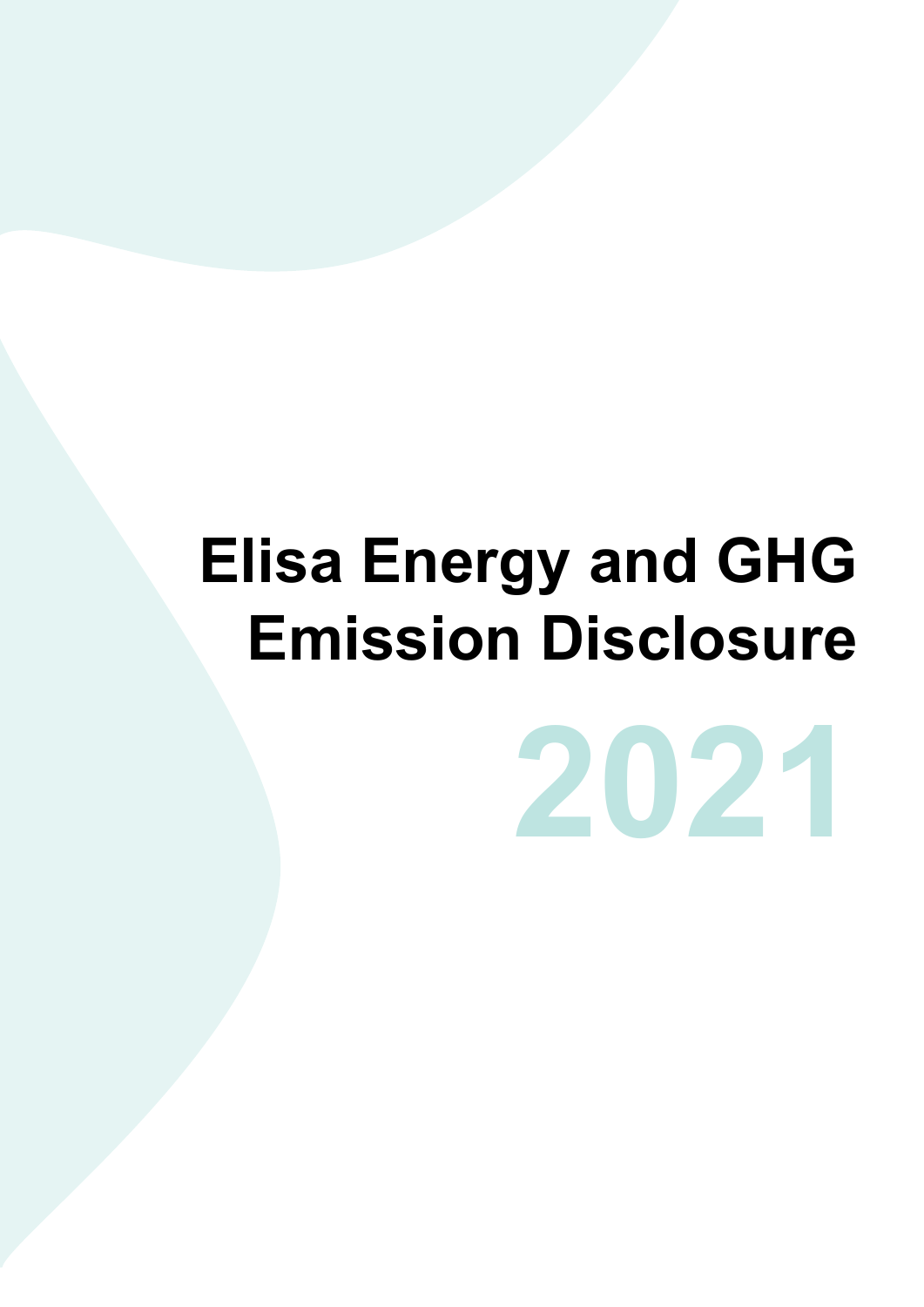# **Contents**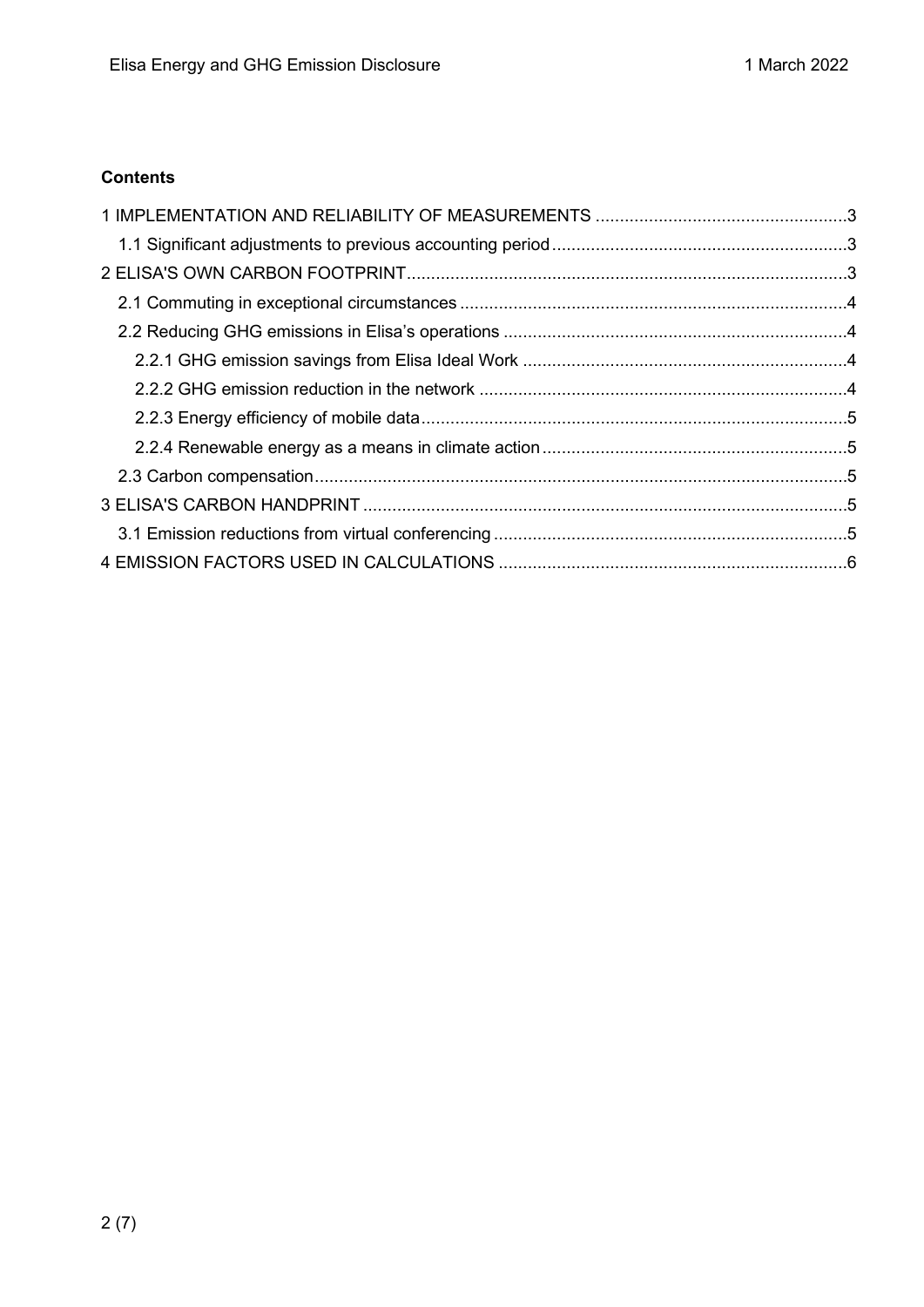# <span id="page-2-0"></span>**1 IMPLEMENTATION AND RELIABILITY OF MEASUREMENTS**

The GHG (greenhouse gas) emission reduction calculations of Elisa are based on *ISO 14040: 2006* principles. The independent assurance of our emission reduction analysis for 2021 was carried out by KPMG Oy Ab. This included assessment of requirements and objectives set for the calculations, and risks affecting correctness of the information. They also included reviews of reporting and data formation processes, as well as systems and data collection instructions. The objective was to ensure that policies, practices, and information systems enable sufficiently accurate and reliable calculations.

Elisa has set 2016 as the baseline year for its *Science Based Targets*, as this is when environmental reporting had fully integrated early measures, such as our use of exclusively renewable electricity.

This "*Elisa Energy and GHG Emission Disclosure*" document itself, is not assured by a third party.

## <span id="page-2-1"></span>**1.1 Significant adjustments to previous accounting period**

The *Corporate Responsibility Report* for 2021 reflects the contextual environment and its effects on among other things commuting, which is further described in section 2.1 below. Elisa continuously develops its measurements, which may imply occasional retrospective revisiting of historical figures.

For our 2021 reporting, we have updated GHG emission factors based on latest existing knowledge especially for *Scope 3* emissions (see overview in chapter 4) and developed our data gathering and analysis further. This has provided us an opportunity to retroactively revisit GHG emission figures in Scope 3 categories 1 (Purchased Goods and Services), 2 (Capital Goods), and 3 (Fuel- and Energyrelated Activities Not included in Scope 1 or Scope 2). We have also kept GHG emission factors in Scope 1 and Scope 2 up to date, according to sources provided by third parties. Due to Elisa's growing international footprint, we have increased the boundaries of our reporting to include new acquisitions.

Elisa has during the whole of 2021 sold energy for district heating, originating from data centre waste heat, which is now disclosed for the first time. We have already for several years reported energy efficiency data (see section 2.2), and as part of our climate neutrality continued to report our carbon compensation amounts. This is described further in section 2.3. We have chosen to compensate also selected historical GHG emissions along expanded boundaries from growing international business and inclusion of remote work.

We have in 2021 taken into use a new sustainability reporting solution to further improve transparency.

## <span id="page-2-2"></span>**2 ELISA'S OWN CARBON FOOTPRINT**

Elisa's carbon footprint, that is, the amount of carbon dioxide equivalents ( $CO<sub>2</sub>e$ ) caused by the operations, is based on most recent annual statistics and actual data obtained. The calculation methodology is based on The *Greenhouse Gas Protocol* (GHG) developed by *World Resources Institute* and *World Business Council for Sustainable Development*. The underlying principles of corporate financial calculations and reporting are used also for calculations and reporting of the GHG protocol. These are about relevance, comprehensiveness, consistency, transparency, and accuracy.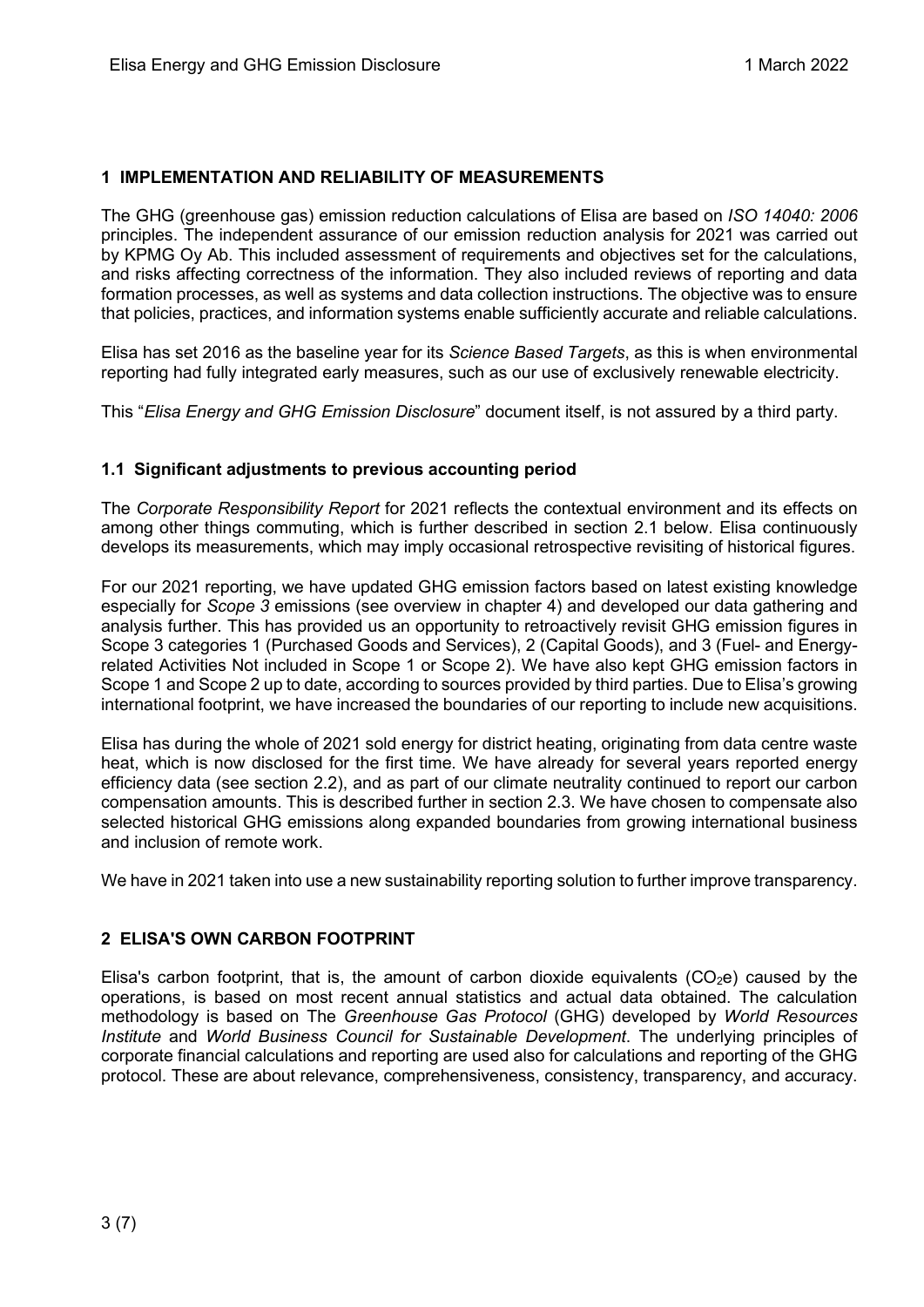Elisa takes general principles of calculations into account in its calculations. The boundaries of the calculation are defined for the operations so that they best correspond to Elisa's operations, products, and services. The calculation is carried out in such a way that the method is transparent and verifiable by a third party. All assumptions and steps in the calculation have been clearly reported. Data collection and reporting systems and the reliability of existing controls, as well as the method of calculation and data risks related to data collection have been thoroughly evaluated by a third party.

# <span id="page-3-0"></span>**2.1 Commuting in exceptional circumstances**

The COVID-19 pandemic continued to affect us all in 2021. During the exceptional circumstances, we have to a limited degree found it necessary to visit company premises. The result from these recent commuting surveys therefore radically differs from the years before 2020, and all usual analyses are not worthwhile. *Elisa Ideal Work* related metrics, such as office space efficiency while employees are given recommendations of remote working, or amount of virtual conferencing, when there are no practical alternatives to arrange meetings between people, are curiosities during a pandemic period.

The *Commuting Survey for 2021*, conducted by the *Elisa Corporate Responsibility Team*, involved employees from Elisa's offices in several countries. The total number of respondents was 2,362, with a response rate of 45%. During the survey period (16-30 November 2021), employees in different countries where Elisa is active did on average 3.45 remote days per week (compared to 3.80 in 2020).

## <span id="page-3-1"></span>**2.2 Reducing GHG emissions in Elisa's operations**

Elisa is determined to continue realising its mission of *A Sustainable Future Through Digitalisation*. To minimise GHG emission in our day-to-day operations, we for example purchase renewable energy and continuously improve both our energy and material efficiency, as well as our ways of working.

# <span id="page-3-2"></span>**2.2.1 GHG emission savings from Elisa Ideal Work**

The *Elisa Ideal Work* model describes how Elisians are pioneers in an evolving work life. Each of us knows our own work and needs the best, and therefore can the choose tools and workspaces that best support our ways of working. Our tools and spaces are increasingly in a digital environment and the workplace can be outside an office. Mobile work solutions have a clear role also in climate action.

The objective of calculating the effect of Elisa Ideal Work is to verify how mobile work solutions reduce GHG emissions in Elisa's operations. Mobile work means accessibility of people, services, and data, regardless of time and place. Due to the exceptional COVID-19 pandemic circumstances, and recommendations to work remotely whenever possible, we have for 2021 not accounted for GHG emissions reductions that arrive from our own use of remote working or virtual conferences solutions.

## <span id="page-3-3"></span>**2.2.2 GHG emission reduction in the network**

The purpose of the calculation is to monitor the GHG emission reductions resulting from continuous improvements that reduce electricity consumption in Elisa's network. Improvements come from electricity saving features or continuous modernisations or physical base station configuration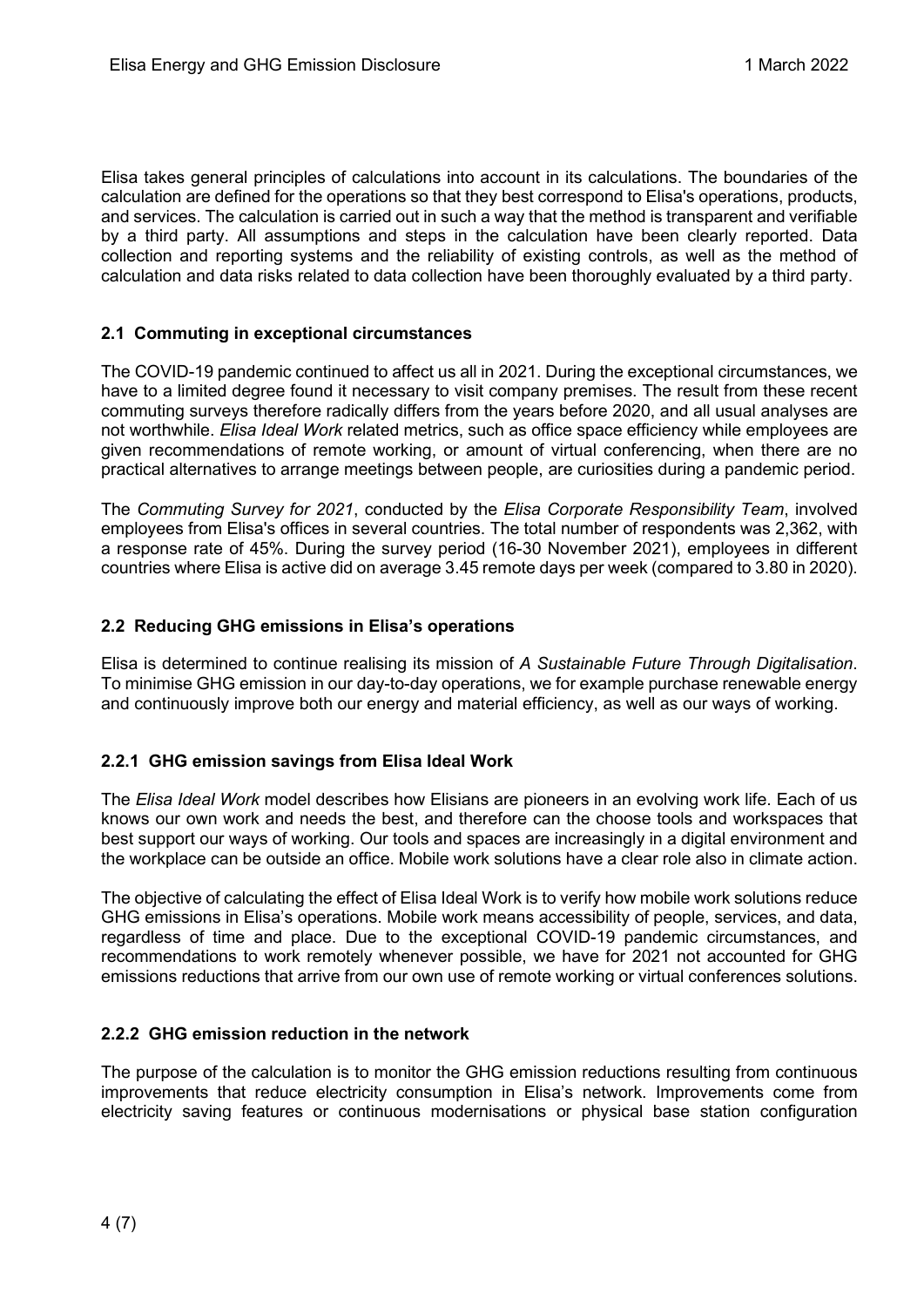changes. As related parameters over time are defined on a more granular level, we can increase the accuracy of our calculations. The actions are multiplied by the amount of electricity saving per action, which are based on electricity consumption models for the network. This results in total savings for a period. Electricity savings for the calculated period are multiplied by a coefficient of GHG emissions.

## <span id="page-4-0"></span>**2.2.3 Energy efficiency of mobile data**

The objective is to calculate energy consumption of the mobile network per package data volume (gigabyte) transmitted through the network. The energy consumption of the radio network is divided by the amount of data transferred. The amount of mobile data transmitted in the mobile network is obtained from maintenance statistics.

## <span id="page-4-1"></span>**2.2.4 Renewable energy as a means in climate action**

The purpose is to monitor GHG emission savings resulting from purchases of carbon free and renewable energy (electricity and district cooling). GHG emission reductions are calculated by multiplying the amount of renewable energy with a market-based energy emission factor. In 2021 we purchased *certificates of origin* for renewable energy in Finland (250 GWh) and Estonia (32.5 GWh).

# <span id="page-4-2"></span>**2.3 Carbon compensation**

Elisa has worked on energy efficiency improvements for over a decade, and we use only renewable electricity in Finland and Estonia. We acquire only renewable district cooling in Finland and look into additional forms of renewable energy. We use carbon credits to offset remaining direct (*Scope 1*) and indirect (*Scope 2*) GHG emissions, as well as waste, business travels, and commuting (Scope 3).

For a detailed description of our carbon offsetting principles, projects, and amounts (with links to retirement evidence), please refer to our web page describing Elisa's carbon compensation portfolio.

# <span id="page-4-3"></span>**3 ELISA'S CARBON HANDPRINT**

We assist Elisa's customers in reducing their GHG emissions by providing services that help them act effectively and in an environmentally friendly manner. Virtual conferencing services by *Elisa Videra* allow our customers to reduce their amount of travel. Elisa and *Fonum* stores offer customers an efficient way to recycle and repair their devices, as well as new, environmentally friendly options when purchasing refurbished devices. With *Elisa Polystar* solutions, mobile network equipment of our operator customers will not remain switched on unnecessarily and waste electricity. *Elisa IndustrIQ* solutions allow our customers to improve energy and material efficiency in their factory operations.

## <span id="page-4-4"></span>**3.1 Emission reductions from virtual conferencing**

Elisa's chosen video conference solutions are *Cloud Connect* by Elisa Videra and *Teams* by *Microsoft*. In virtual meetings and webinars organized by external stakeholders, employees might use also other forms of solutions, both for video conferencing and remote collaboration e.g., through online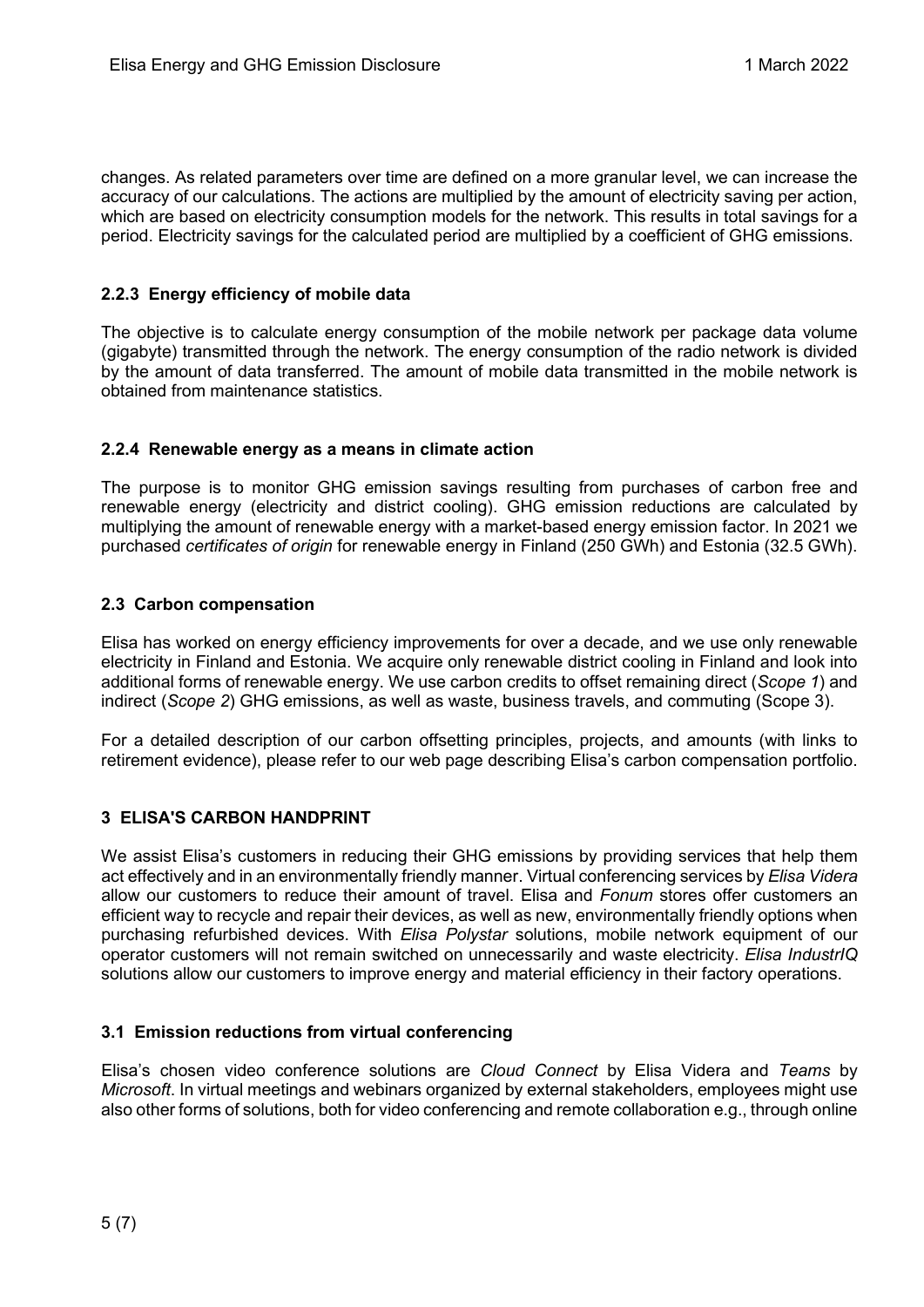GHG emissions for business travel by car are based on reports by leasing companies or mileage logs and expense reports. A similar approach applies to other forms of business travel, such as flights.

Flight emissions are reported directly in travel agency reports or to a small degree calculated separately from expense reports. The same flight emission factors are used for Finland and Estonia. Train travel in Finland, as well as commuting by rail in the Helsinki metropolitan region, is carbon neutral. Other commuting emissions are calculated from employee survey data gathered by Elisa, for instance for hotel lodging. The most central emission factors in use are described in the chapter below.

# <span id="page-5-0"></span>**4 EMISSION FACTORS USED IN CALCULATIONS**

Emission factors used in calculations are regularly updated by Elisa, using third party expertise. Key conversion, energy, and emission factors, including sources used, are disclosed in the below tables.

#### **CONVERSION FACTORS**

1 kWh = 0.0036 GJ

**Source:**

#### **PRIMARY ENERGY FUEL AND GHG EMISSION FACTORS (Scope 1)**

| Statistics Finland (2020) |                          |                     |                          |
|---------------------------|--------------------------|---------------------|--------------------------|
| Fuel                      | Density                  | Net calorific value | GHG emission coefficient |
| Gasoline                  | $0.745$ t/m <sup>3</sup> | 41.9 GJ/t           | 66.3 t/TJ                |
| Diesel                    | $0.806$ t/m <sup>3</sup> | 42.8 GJ/t           | 64.7 t/TJ                |
| Burning oil               | $0.834$ t/m <sup>3</sup> | 43.2 GJ/t           | 70.9 t/TJ                |

#### **SECONDARY ENERGY AND GHG EMISSION FACTORS (Scope 2)**

#### ELECTRICITY

**Sources:** [Market-based factors: Finnish Energy Authority \(2020\)](https://energiavirasto.fi/-/vuoden-2020-jaannosjakauma-julkaistu) [Location-based factors: Statistics Finland \(2020\)](https://view.officeapps.live.com/op/view.aspx?src=https%3A%2F%2Fpxhopea2.stat.fi%2Fsahkoiset_julkaisut%2Fenergia2020%2Fdata%2Ft12_03.xlsx&wdOrigin=BROWSELINK,%205%20years%20moving%20%20average) [AIB \(2020\)](https://www.aib-net.org/sites/default/files/assets/facts/residual-mix/2020/AIB_2020_Residual_Mix_Results.pdf)